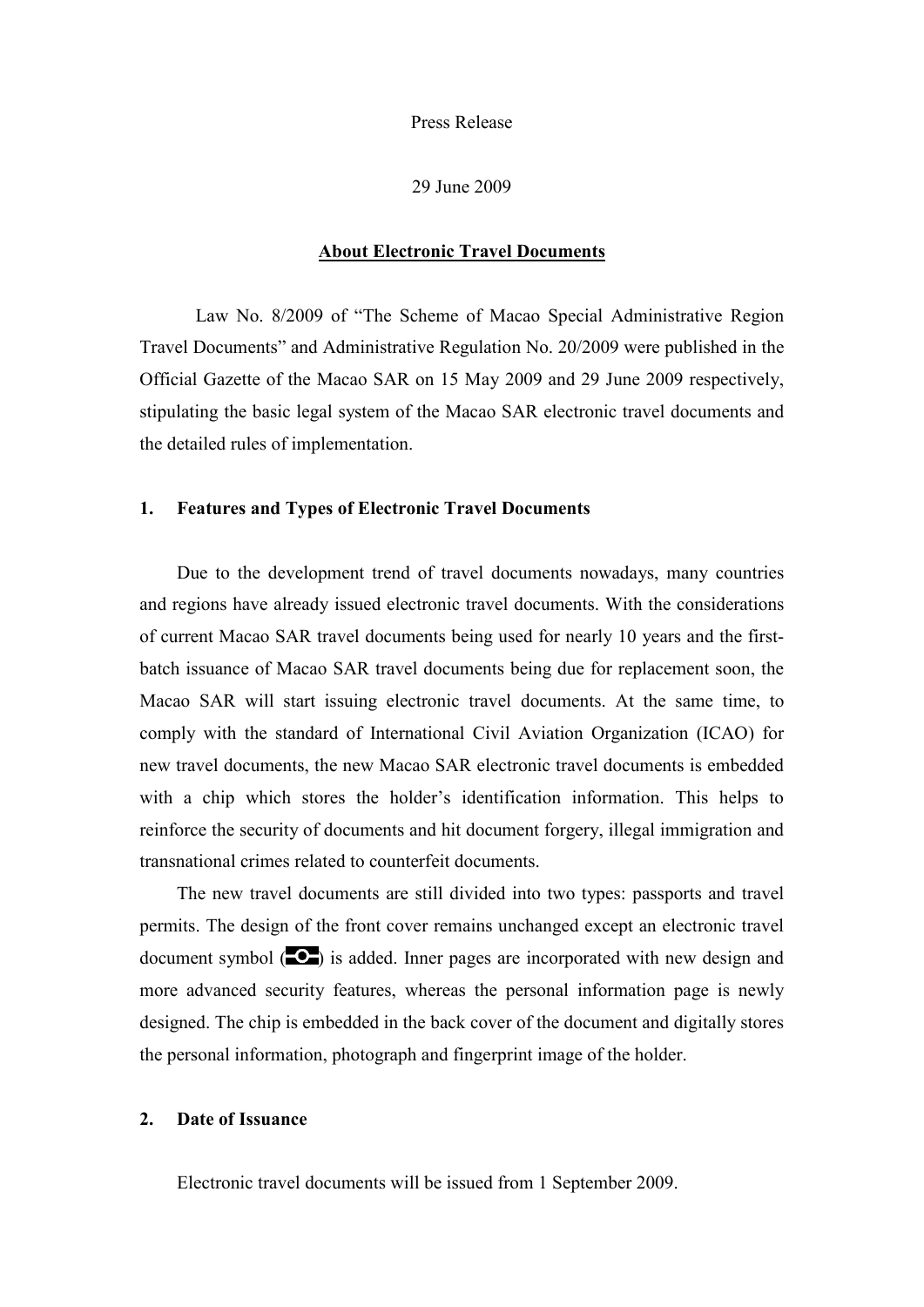### **3. Eligibility**

I Passport

Persons duly fulfill the following criteria can be issued a passport:

- i. a Chinese citizen; and
- ii. a holder of a Macao SAR Permanent Resident Identity Card.
- II Travel Permit
	- (a) Persons duly fulfill the following criteria can be issued a travel permit:
		- i. a Chinese citizen with the status of Macao SAR non-permanent resident; and
		- ii. ineligible to apply for any other travel document.
	- (b) Persons possess a valid identity card proving the eligibility of refugee, in accordance with Article 23(2)(1) of Law No.1/2004, can be issued a travel permit, provided that they must submit the holding national passport or any other travel documents to the Identification Services Bureau which will then submit the relevant documents to the refugee committee.
	- (c) Under special circumstances, the director of the Identification Services Bureau can issue a travel permit to persons not satisfying the abovementioned regulations. The director of Identification Services Bureau must take the considerations of the factors of public interest and humanity, and other public entities can be consulted for opinions.

Chinese citizen refers to persons of Chinese nationality in accordance with the "Nationality Law of the People's Republic of China" and the "Explanations Concerning the Implementation of the Nationality Law of the People's Republic of China in the Macao Special Administrative Region".

### **4. Valid Period**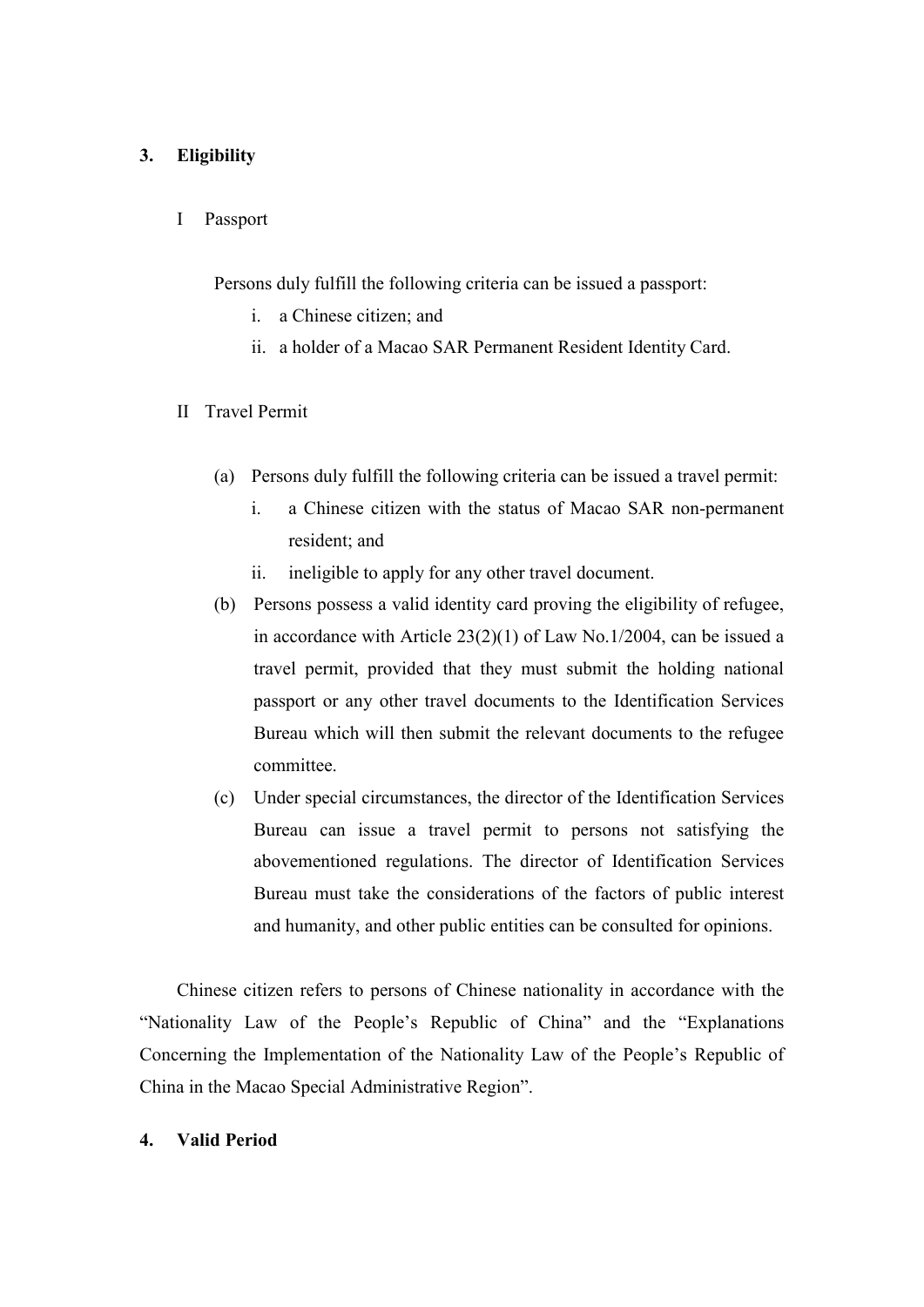### I Passport

- (a) The valid period is 5 years if the document holder is aged below 18 on issuance date;
- (b) The valid period is 10 years if the document holder is aged 18 or above on issuance date.
- II Travel Permits are valid for a period of 5 years.

## **5. Replacement**

I Application Formalities

The application of travel documents must be lodged with the Identification Services Bureau by the applicant in person. If the applicant is an underage, a quasi-interdicted or an interdicted person, application must be signed by both parents or the legal representative. The legal representative or guardian must present a documentary proof of such identity.

The application of travel documents consists of the following documents:

- (a) Application form;
- (b) Photocopy of the applicant's Macao SAR Permanent Resident Identity Card;
- (c) Photocopy of the identification document of both parents or the guardian if the applicant is underage;
- (d) Photocopy of the identification document of the legal representative if the applicant is an interdicted or a quasi-interdicted person;
- (e) Recent photograph;
- (f) Applicant's fingerprint; and
- (g) Other documents required by laws and regulations.
- II Application by Appointment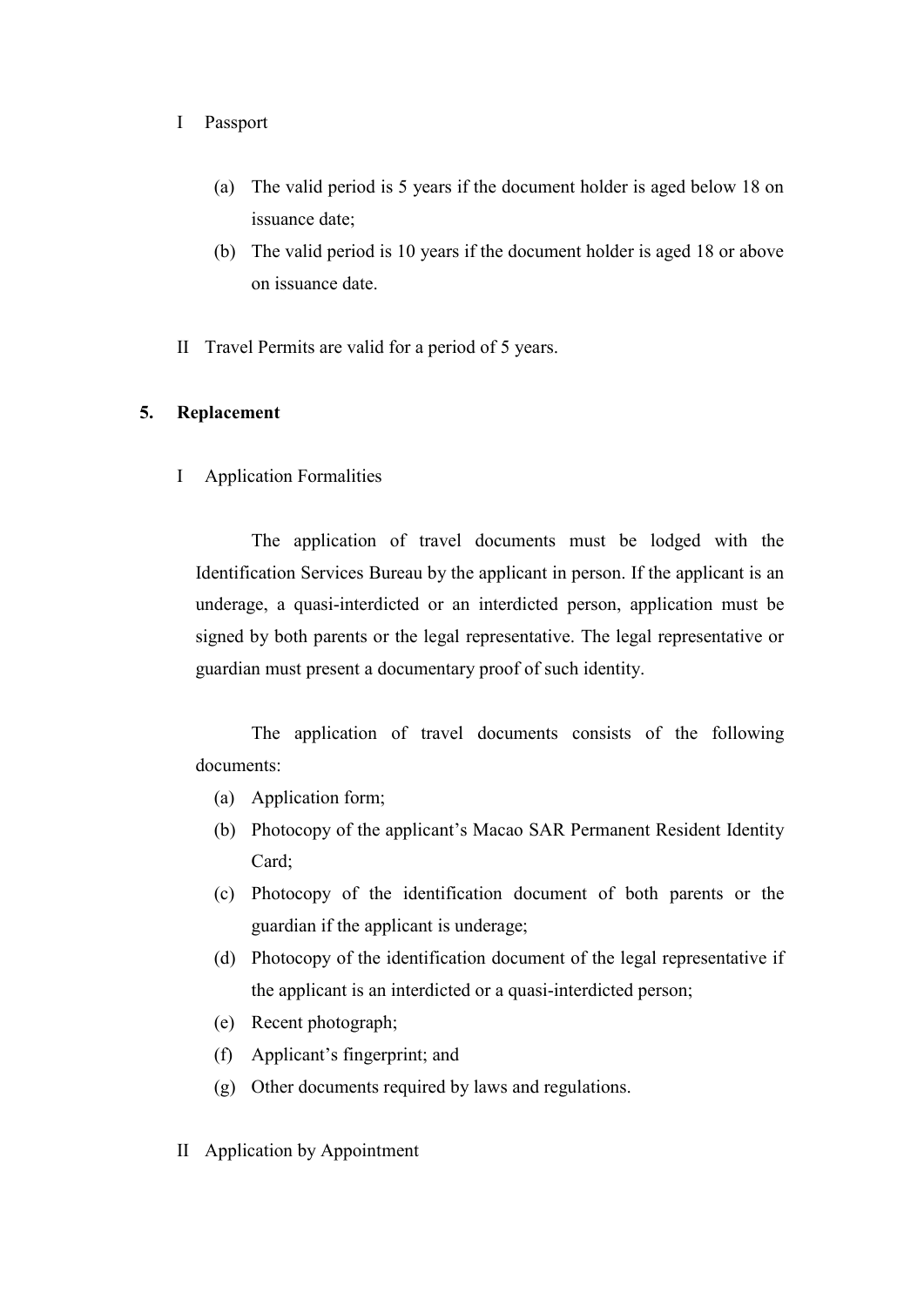Appointment can be made via our service hotlines (2837-0777 or 2837-0888) or at this bureau in person to confirm a specific date and time. Appointment is made on first come first served basis.

The appointment service is also applicable to first-time application and replacement for reasons of loss, damage and etc.

#### III Overseas Application

If applicants are in other countries or regions, a request for application form can be made to diplomatic or consular authorities of the People's Republic of China in foreign countries and other foreign institutions authorized by the Ministry of Foreign Affairs or to the Identification Services Bureau by mail. The applicants should also submit documents of proving why they cannot make the application at the Identification Services Bureau in person (e.g. proofs of education, employment and etc).

# **6. Existing Version of Macao SAR Travel Documents will Remain Valid until their Expiry**

The existing version of Macao SAR travel documents will remain valid until their expiry. Applications for replacing the new electronic travel documents can be made before the expiry of current travel documents. However, applications lodged by holders of expired and to-be-expired travel documents will be processed at a higher priority.

### **7. Processing Time**

- I The process of application is normally completed in 10 working days after the day of submission of all necessary documents. Under special circumstances, the Identification Services Bureau may adjust the processing time.
- II If travel documents are requested to be issued in 2 working days, extra processing fees will be collected according to relevant regulation.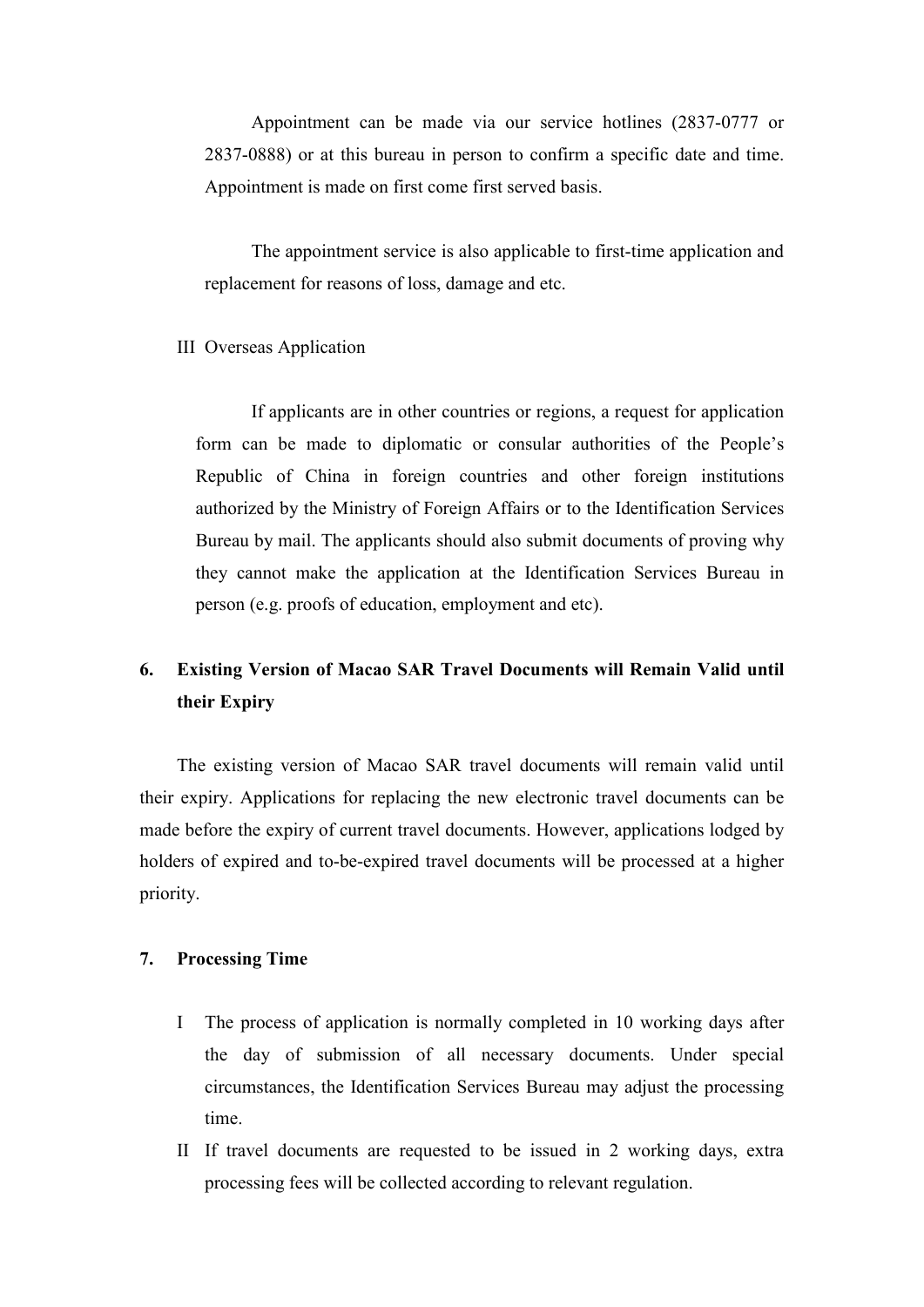III The Identification Services Bureau may take necessary measures for verification for cases of damaged, stolen or lost travel documents; therefore, the processing time for the replacement can be extended to 60 days at maximum.

### **8. Photograph Standard**

The photograph standard remains the same as the existing version of Macao SAR travel documents. The photograph must be 1 1/2 inch, coloured, bareheaded and in white background.

### **9. Application Fees**

- I The application fees remain unchanged as follows:
	- (a) Passport is MOP300;
	- (b) Travel Permit is MOP250;
	- (c) Extra processing fee is MOP150 if the travel document is requested to be issued in 2 working days.
- II If the applicant cannot present the original Macao SAR travel document or the replacement is made for the reason of damaged travel document, the extra processing fees to be collected remain unchanged as follows:
	- (a) MOP150 for  $1<sup>st</sup>$  time;
	- (b) MOP300 for  $2<sup>nd</sup>$  time;
	- (c) MOP600 for  $3<sup>rd</sup>$  time:
	- (d) MOP1,200 for  $4<sup>th</sup>$  time;
	- (e) MOP2,400 for  $5<sup>th</sup>$  time or above.

### **10. Serial Numbers**

- I Passport number is composed of 2 letters of the alphabet and 7 Arabic numbers for identification.
- II Travel Permit number is composed of 2 letters of the alphabet and 6 Arabic numbers for identification.